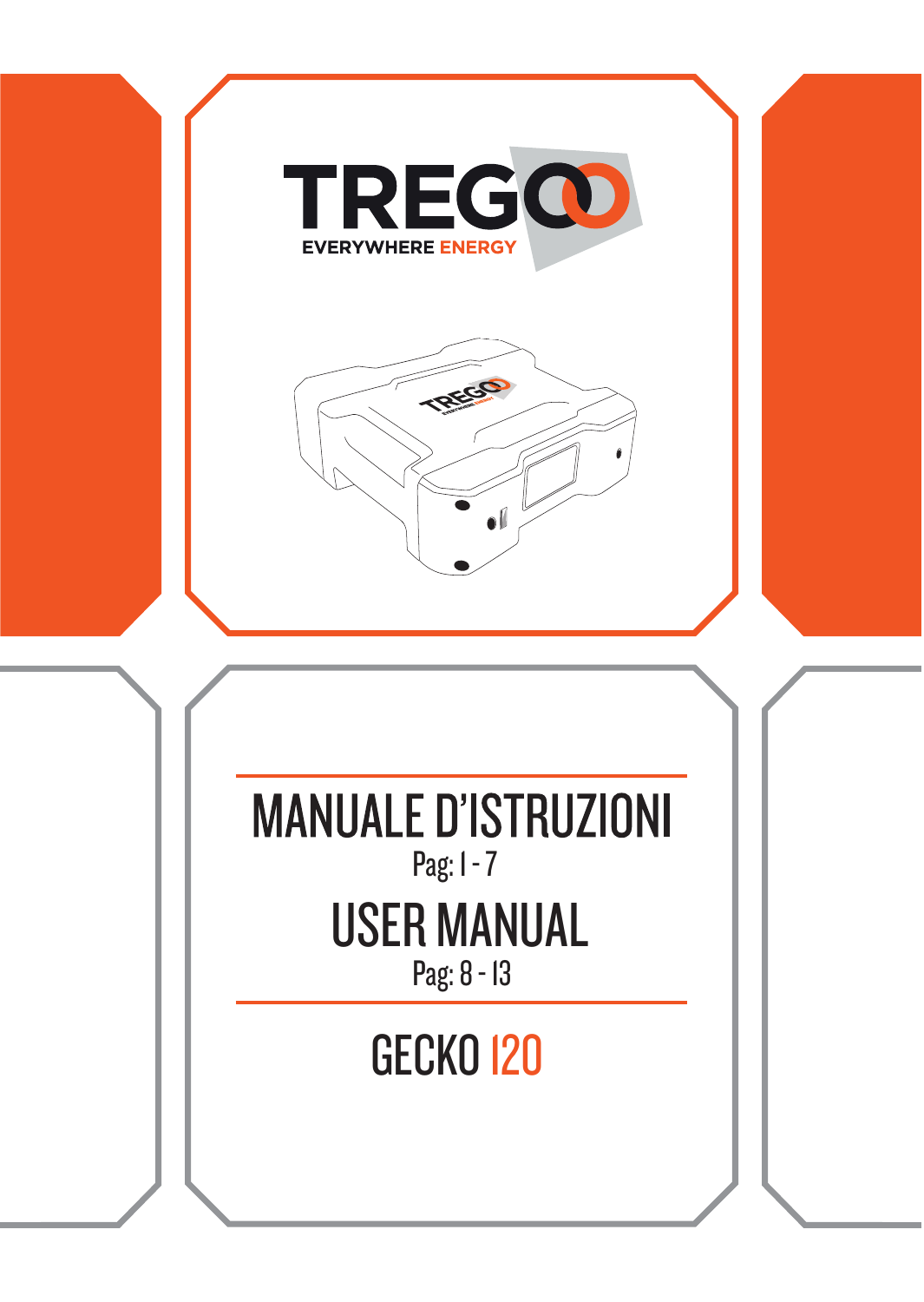



## GETTING STARTED

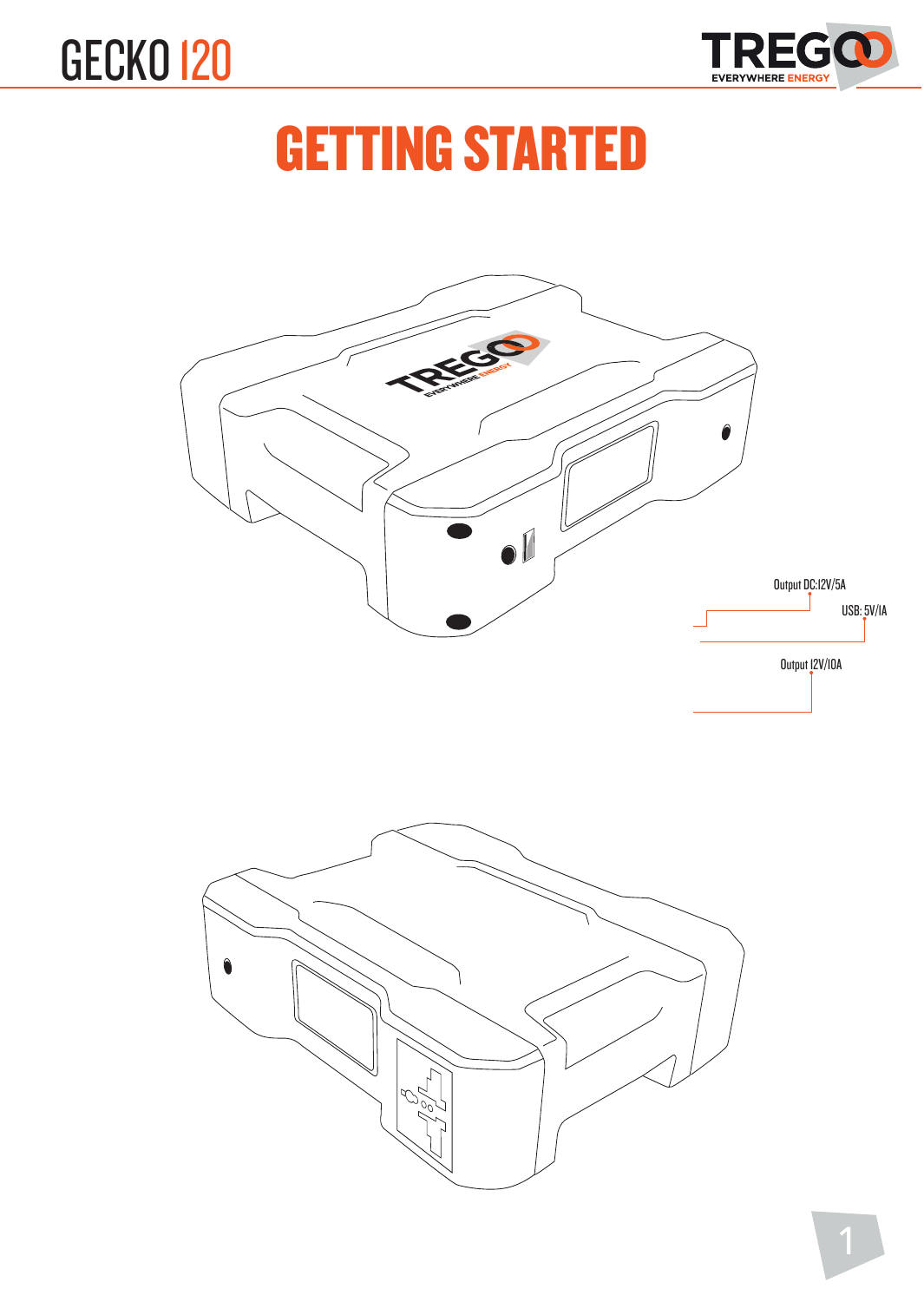

Grazie per aver acquistato i nostri prodotti.

Prima dell'utilizzo, leggere questo manuale per un utilizzo soddisfacente.

#### DOTAZIONI FORNITURA

Concerto 120 Power Pack

- **OD** Wall Recharger
- **O** Instruction manual Gecko 350



- **GECKO 120**<br> **CHECKO 120**<br> **CHECKO 120**<br> **CHECKO 120**<br> **CHECKO 120**<br> **CHECKO 120**<br> **CHECKO 120**<br> **CHECKO 120**<br> **CHECKO 120**<br> **CHECKO 120**<br> **CHECKO 120**<br> **CHECKO 120**<br> **CHECKO 120**<br> **CHECKO 120**<br> **CHECKO 120**<br> **CHECKO 120**<br> Gecko 120 contiene una batteria agli Ioni di Litio. Non usare oggetti metallici per cortocircuitare il prodotto, in modo da evitare danneggiamenti all'accumulatore e rischi per la sicurezza.
- Prima di essere riposto, assicurarsi che la batteria del Gecko 120 sia completamente carica.
- Evitare di bruciare o esporre Gecko 120 alle alte temperature o alla luce diretta del sole.
- Per caricare Gecko 120 si raccomanda di utilizzare solo il caricatore fornito nella confezione.
- Non sovraccaricare Gecko 120 in caso di utilizzo della rete elettrica. Una carica eccessiva accorcia la vita operativa della batteria del Gecko 120.
- Evitare di conservare o usare Gecko 120 in ambienti umidi.
- Non forare o smontare la batteria del Gecko 120.
- Spegnere Gecko 120 quando non viene utilizzato.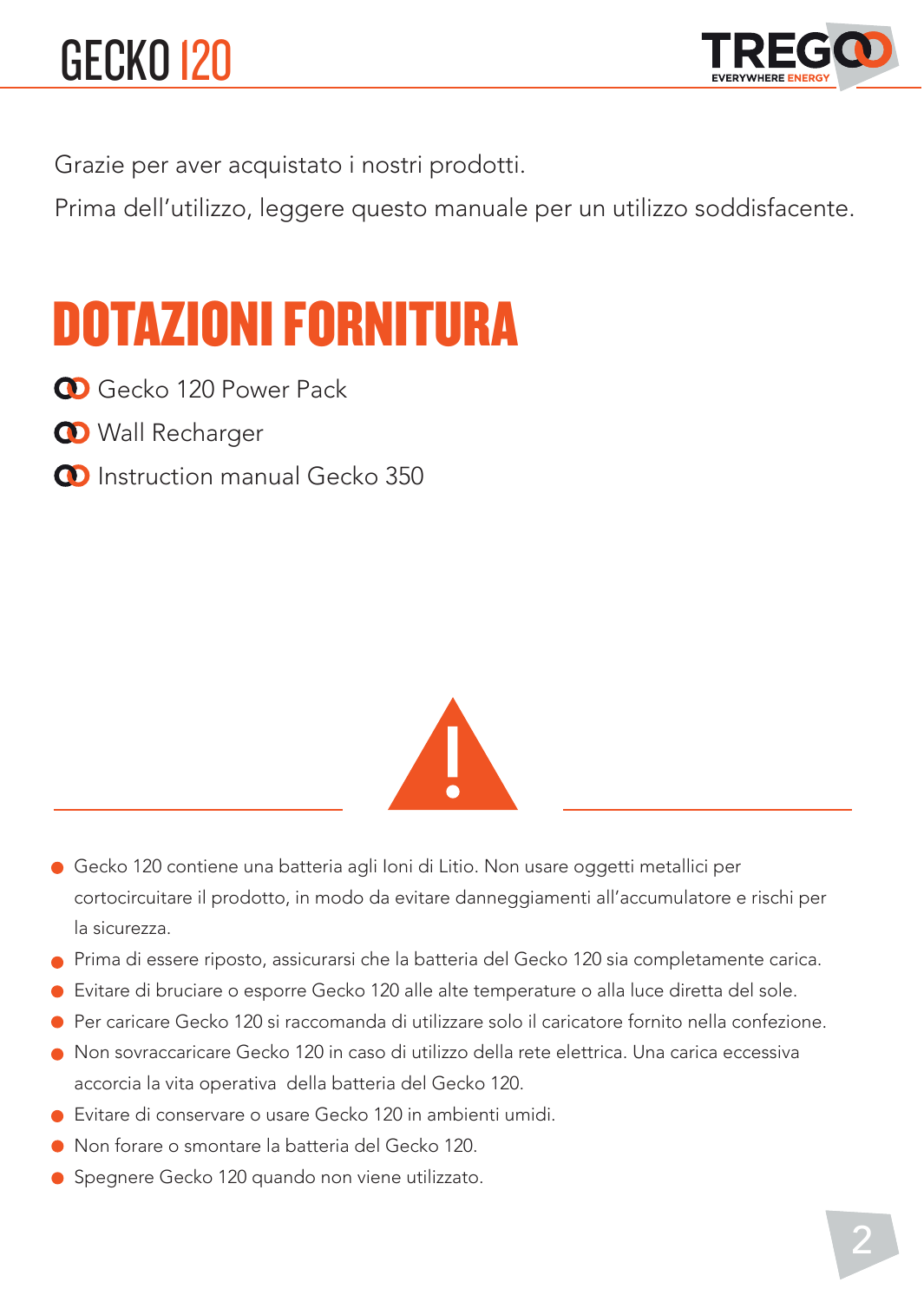

# COS'È ?

Gecko 120 è un accumulatore portatile con inverter integrato. Questa soluzione permette di alimentare molteplici dispositivi che utilizzano differenti tensioni.

La batteria interna di Gecko 120 può essere caricata utilizzando l'energia prodotta dal pannello solare Hippy 40 oppure, grazie al caricabatterie fornito in dotazione, dalla rete elettrica a 220V. L'Inverter collegato alla batteria dispone di tre uscite: 12V con connettore coassiale e adattatore accendisigari, con le quali è possibile ad esempio caricare la batteria dell'auto; un'uscita USB a 5V ideale per caricare dispositivi come smartphone e tablet; una terza uscita a 220V con la quale alimentare dispositivi a corrente alternata con assorbimento inferiore a 120 W. **COSTE ?**<br> **COSTE ?**<br> **COSTE 2018**<br> **COSTE 2018**<br> **COSTE 2018**<br> **COSTE 2018**<br> **COSTE 2018**<br> **COSTE 2019**<br> **COSTERV**<br> **COSTERV**<br> **COSTERV**<br> **COSTERV**<br> **COSTERV**<br> **COSTERV**<br> **COSTERV**<br> **COSTERV**<br> **COSTERV**<br> **COSTERV**<br> **COSTE**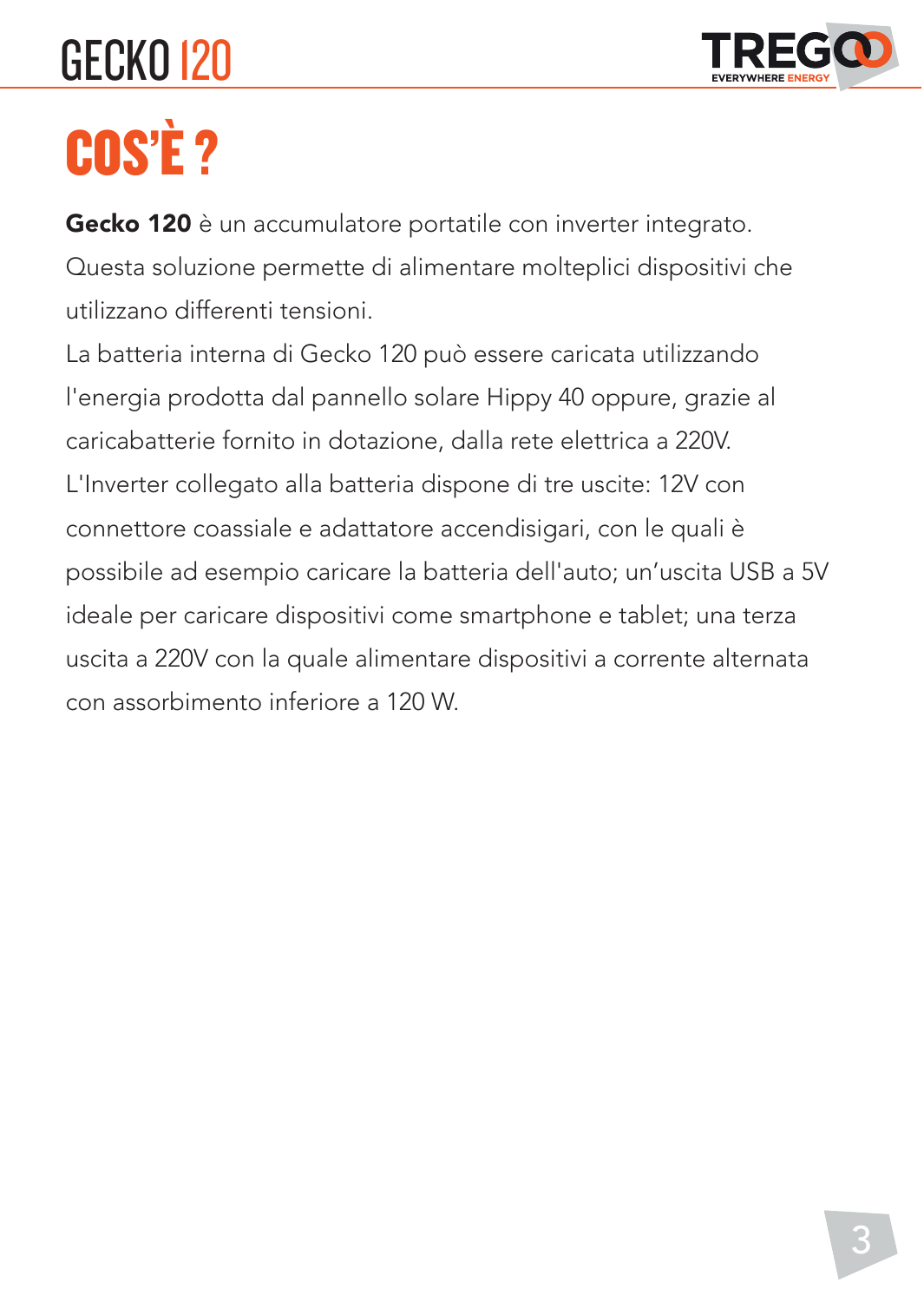

# COME FUNZIONA ?

dalla rete elettrica.



2. Alimenta i tuoi dispositivi in mobilità.

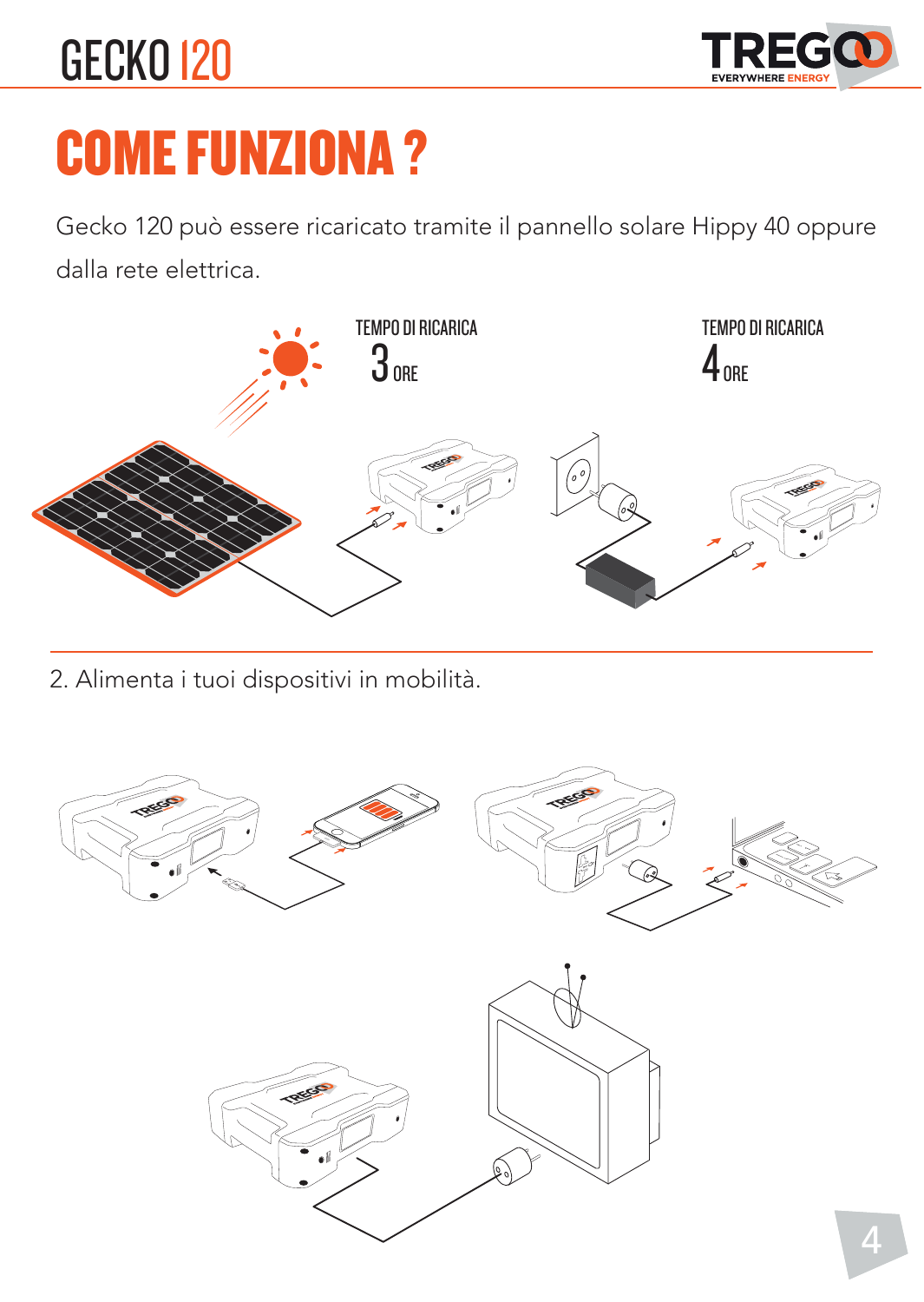

# SPECIFICHE TECNICHE

| <b>DOCUMENTAZIONE - GECKO 120</b> |                  |  |  |  |
|-----------------------------------|------------------|--|--|--|
| Dimensioni (mm)                   | 210x150x53       |  |  |  |
| Peso (kg)                         | 1,50             |  |  |  |
| <b>Entrata</b>                    |                  |  |  |  |
| Entrata I                         | 220V/II0V - 45W  |  |  |  |
| Entrata <sub>2</sub>              | <b>12 PV</b>     |  |  |  |
| Entrata <sub>3</sub>              | 12V              |  |  |  |
| <b>Uscita</b>                     |                  |  |  |  |
| Uscita I                          | 5V - 1000mA Max  |  |  |  |
| Uscita 2                          | 12V              |  |  |  |
| Uscita <sub>3</sub>               | 220V/II0V - I00W |  |  |  |
| <b>Componenti Interni</b>         |                  |  |  |  |
| <b>Batteria</b>                   | Li-Ion           |  |  |  |
| Capacità batteria                 | 120Wh - 12V/10Ah |  |  |  |
| Durata (n°di cicli)               | 1500             |  |  |  |
| Tempo di ricarica con Hippy 40    | 3 ore            |  |  |  |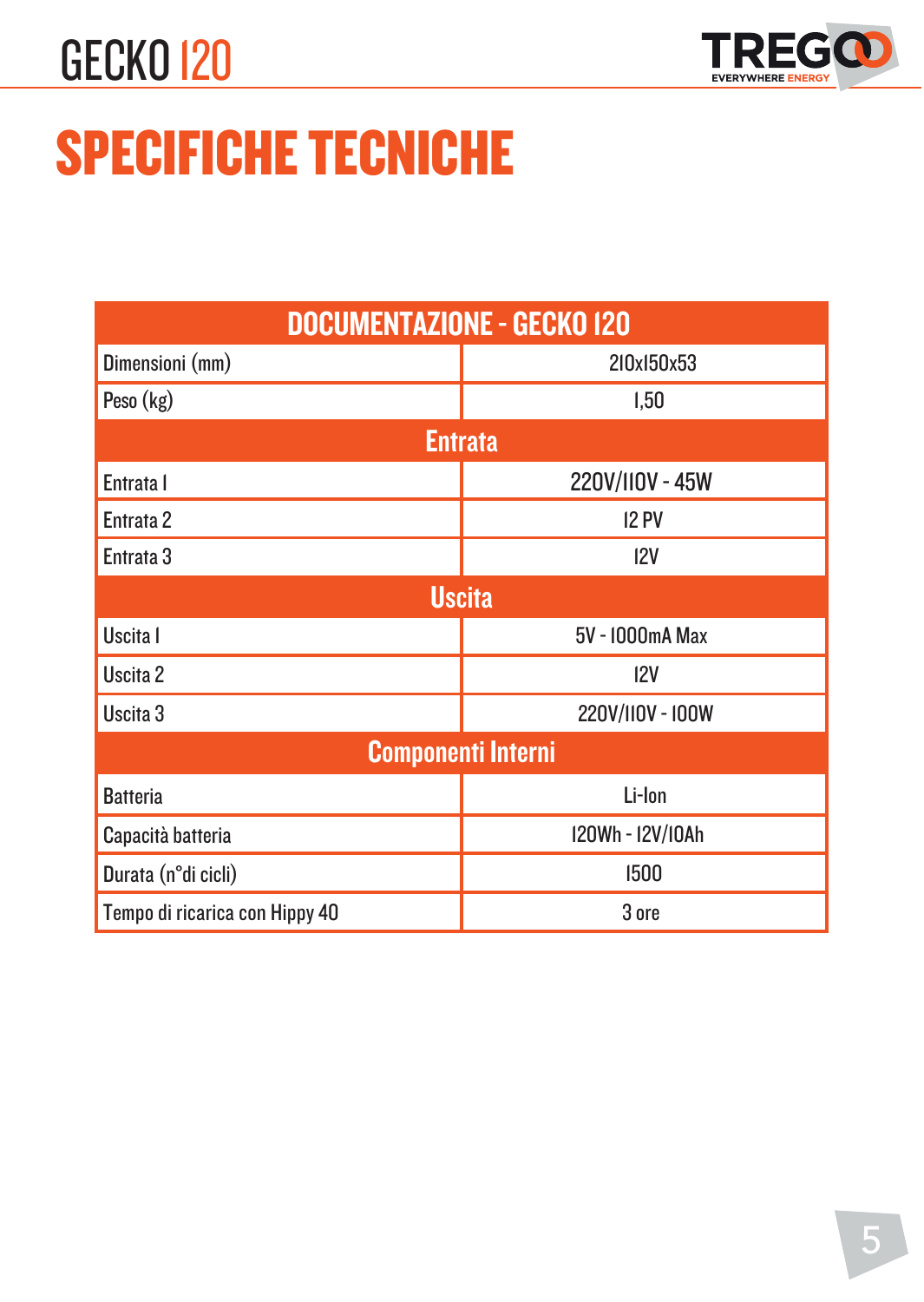

# DOMANDA E RISPOSTA

Q - Gecko 120 può ricaricare più dispositivi contemporaneamente? A - Sì. Gecko 120 ha tre tipi di uscite che possono essere usate contemporaneamente: 5V, 12V e 220V.

Q - Quanto tempo è necessario per ricaricare Gecko 120?

A - Gecko 120 può essere ricaricato in 3 ore se collegato al pannello solare Hippy 40. In alternativa, può essere ricaricato in 4 ore, se connesso direttamente alla rete elettrica

#### Q - Cosa posso alimentare con Gecko 120?

A -Con Gecko 120 è possibile alimentare sia smartphone e tablet, così come dispositivi, quali notebook, TV e frigoriferi portatili.

# GARANZIA E CONTATTI

l nostro staff è a tua disposizione per darti tutta l'assistenza tecnica e le informazioni per il corretto utilizzo dei prodotti Tregoo.

Per ricevere assistenza:

1. Inviare un'e-mail a: support@tregoo.com

2. Indicare nell'oggetto dell'e-mail il numero ID dell'ordine se il prodotto è stato acquistato tramite nostro e-shop, oppure il nome di altro rivenditore. 3. Nel testo dell'e-mail specificare il problema o la domanda.

Le richieste vengono evase entro 72 ore o 3 giorni lavorativi.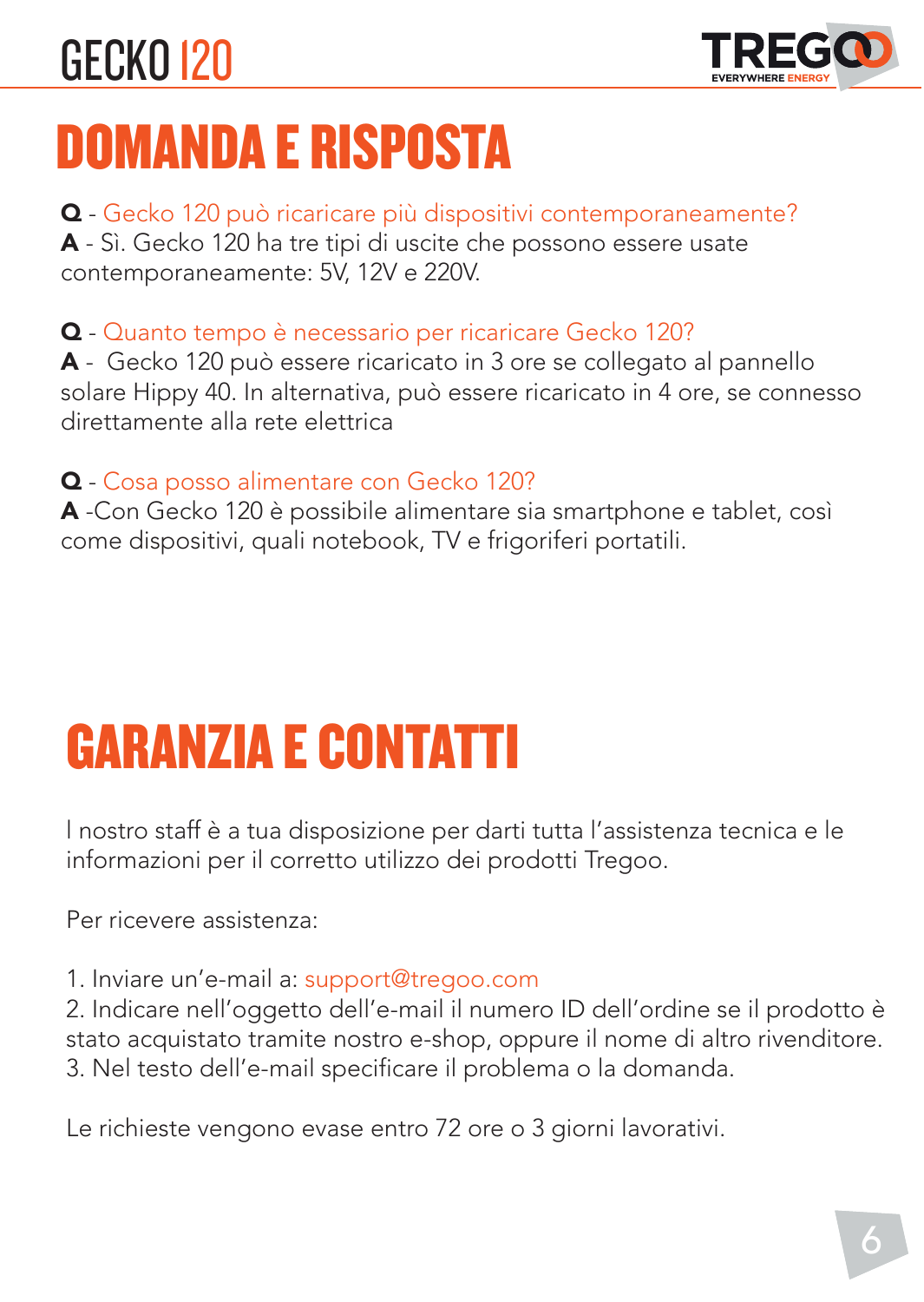

### MANUTENZIONE

Gecko 120 è equipaggiato con una batteria agli Ioni di Litio supportata da un circuito di protezione. Le prestazioni e la durata della batteria dipendono dalla modalità di utilizzo del Gecko 120. Per un utilizzo soddisfacente, leggere i seguenti suggerimenti e le precauzioni a pag. (inserire numero di pagina).

Per il primo utilizzo si consiglia di ricaricare completamente Gecko 120 per 6 ore utilizzando il caricatore fornito nella confezione.

Se lasciato inutilizzato per lunghi periodi, si consiglia di ricaricare completamente Gecko 120 per almeno 6 ore, ogni 3-4 mesi.





Questo simbolo riportato sui prodotti Tregoo indica che essi non devono essere smaltiti come un rifiuto domestico. È necessario effettuare un corretto smaltimento trasportandoli in luoghi di raccolta preposti al riciclaggio di apparecchiature elettriche.

Assicurando un corretto smaltimento dei prodotti Tregoo, si eviteranno danni all'ambiente, che potrebbero essere causati da uno smaltimento inadeguato di questi prodotti. Il riciclaggio dei materiali contribuisce a salvaguardare le risorse naturali. Per informazioni più dettagliate in merito al riciclaggio, contattare le autorità locali preposte alla raccolta dei rifiuti, il servizio per lo smaltimento dei rifiuti domestici oppure il rivenditore presso il quale sono stati acquistati i componenti.

I prodotti Tregoo sono stati realizzati nel rispetto delle Direttiva 2002/95/CE sulla restrizione dell'uso di determinate sostanze pericolose nelle apparecchiature elettriche ed elettroniche (Direttiva RoHS) e pertanto non contengono alcun materiale vietato dalla stessa.

|                      | Versione |          |
|----------------------|----------|----------|
| Lizard 120 - Manuale |          | 105/2014 |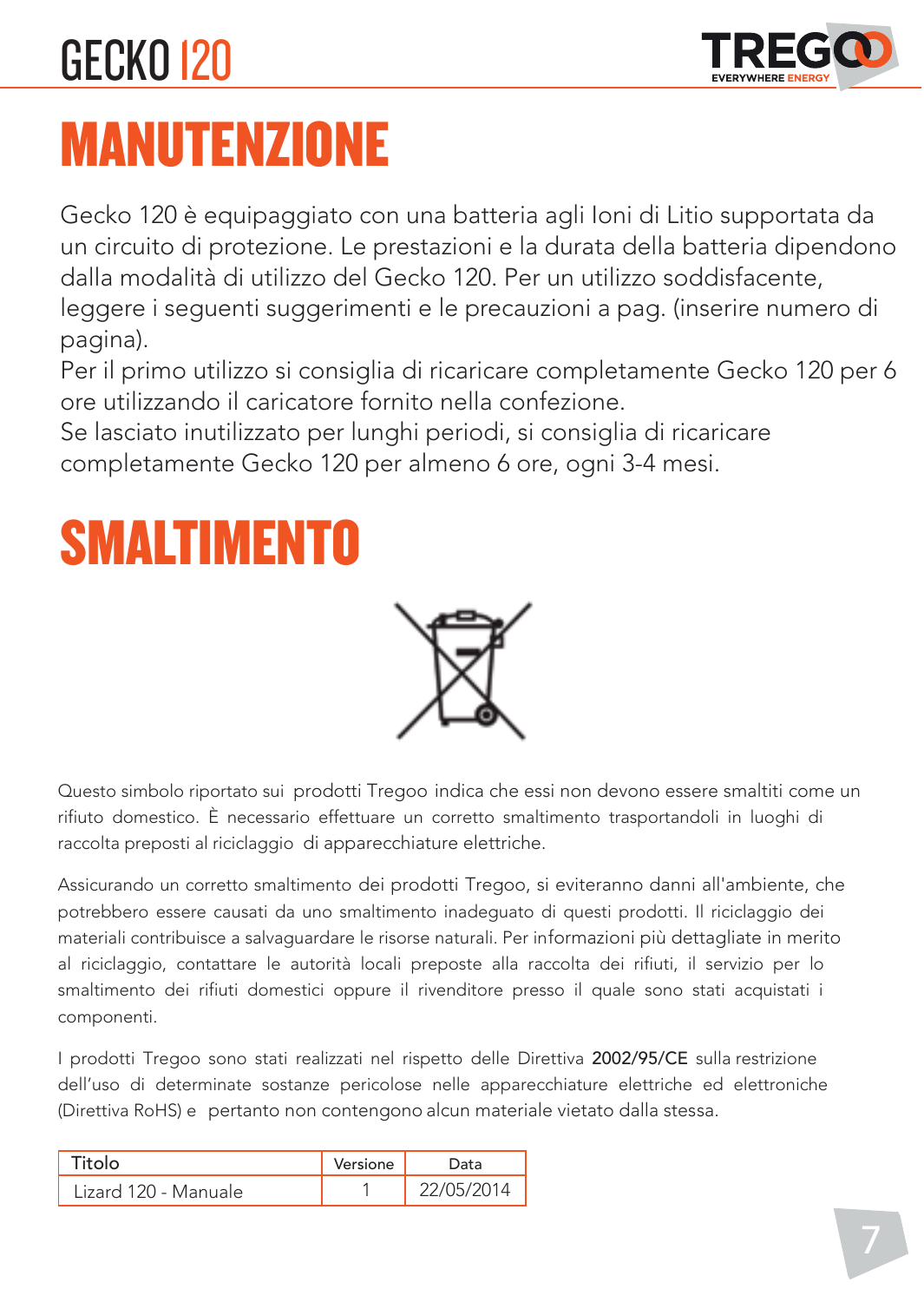

Thank you for choosing to buy our products.

Before using them, please read the following user manual for a safe and satisfactory usage.

#### PACKAGING CONTENTS

Co Gecko 120 Power Pack

**OD** Wall Charger

**O** Instruction manual Gecko 120



- Gecko 120 contains a Lithium Ion battery. Do not use any metal objects to prevent creating short circuit of the product and to avoid any power pack damages or safety risks.
- Make sure your Gecko 120 battery is fully charged before being stored.
- Avoid exposing Gecko 120 to high temperatures or to direct sunlight.
- It is recommended that the wall charger is used to charge up Gecko 120.
- Never overcharge the Gecko 120 battery in case of electrical grid usage.
- Excessive charging will shorten the Gecko 120 battery life.
- Avoid storing or using Gecko 120 in steamy environments.
- Never pierce or disassemble the battery of Gecko 120.
- Turn off Gecko 120 if not used.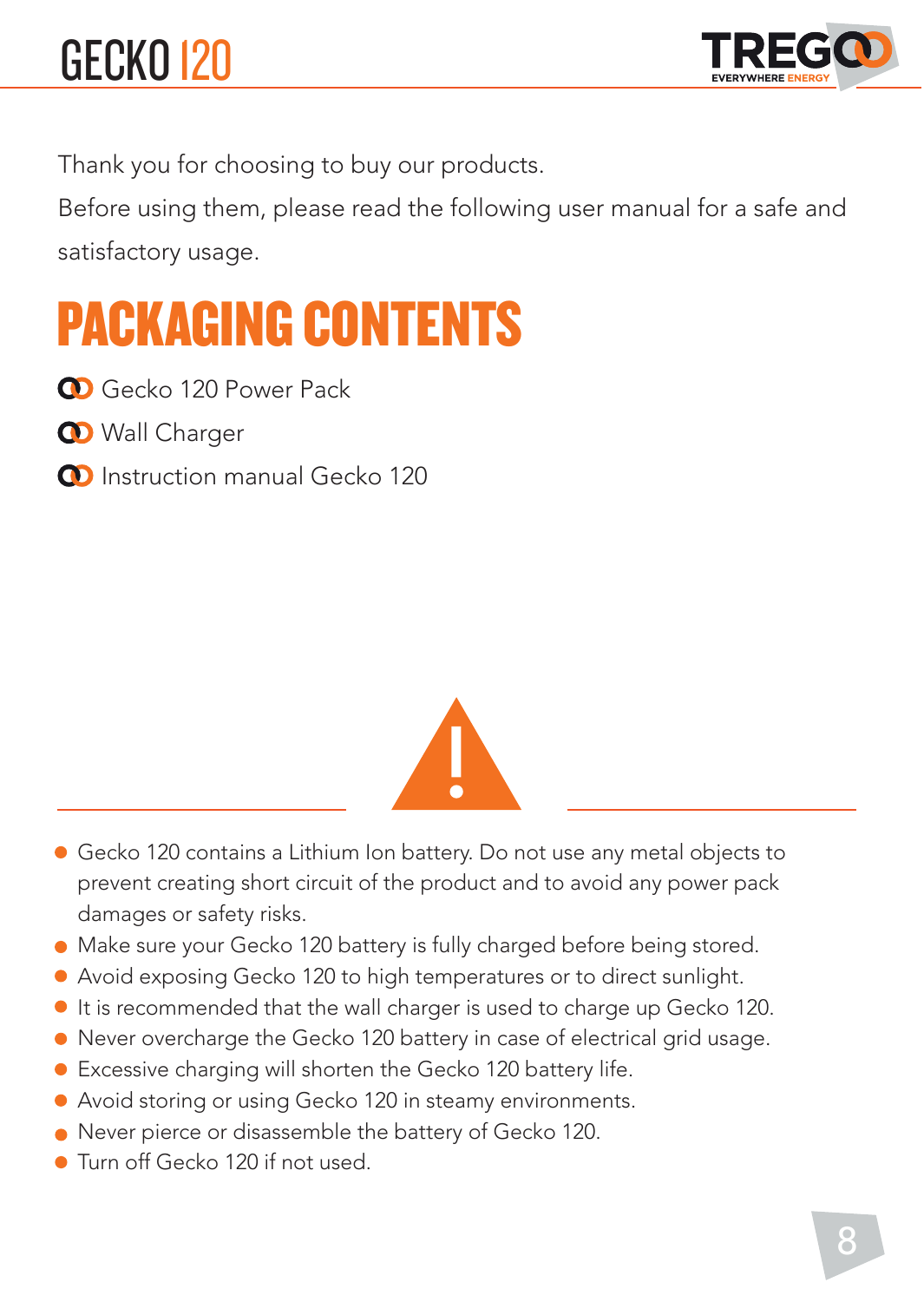

# WHAT IS IT ?

Gecko 120 is a portable accumulator equipped with a built-in power inverter. This solution allows to power numerous devices which make use of different voltage.

The internal battery of Gecko 120 can be charged up by using the energy produced by Hippy 40 solar panel or, alternatively, by the 220V electrical grid, thanks to the battery charger specifically provided. The power inverter connected to the battery has three available outputs. A 12V output with a coaxial cable and a cigar-lighter socket, which can be used to recharge the automotive battery. A 5V USB output, ideal for charging up electrical devices such as smartphones and tablets. A 220V output by which it is possible to power alternating current devices with an electrical absorption lower than 120W.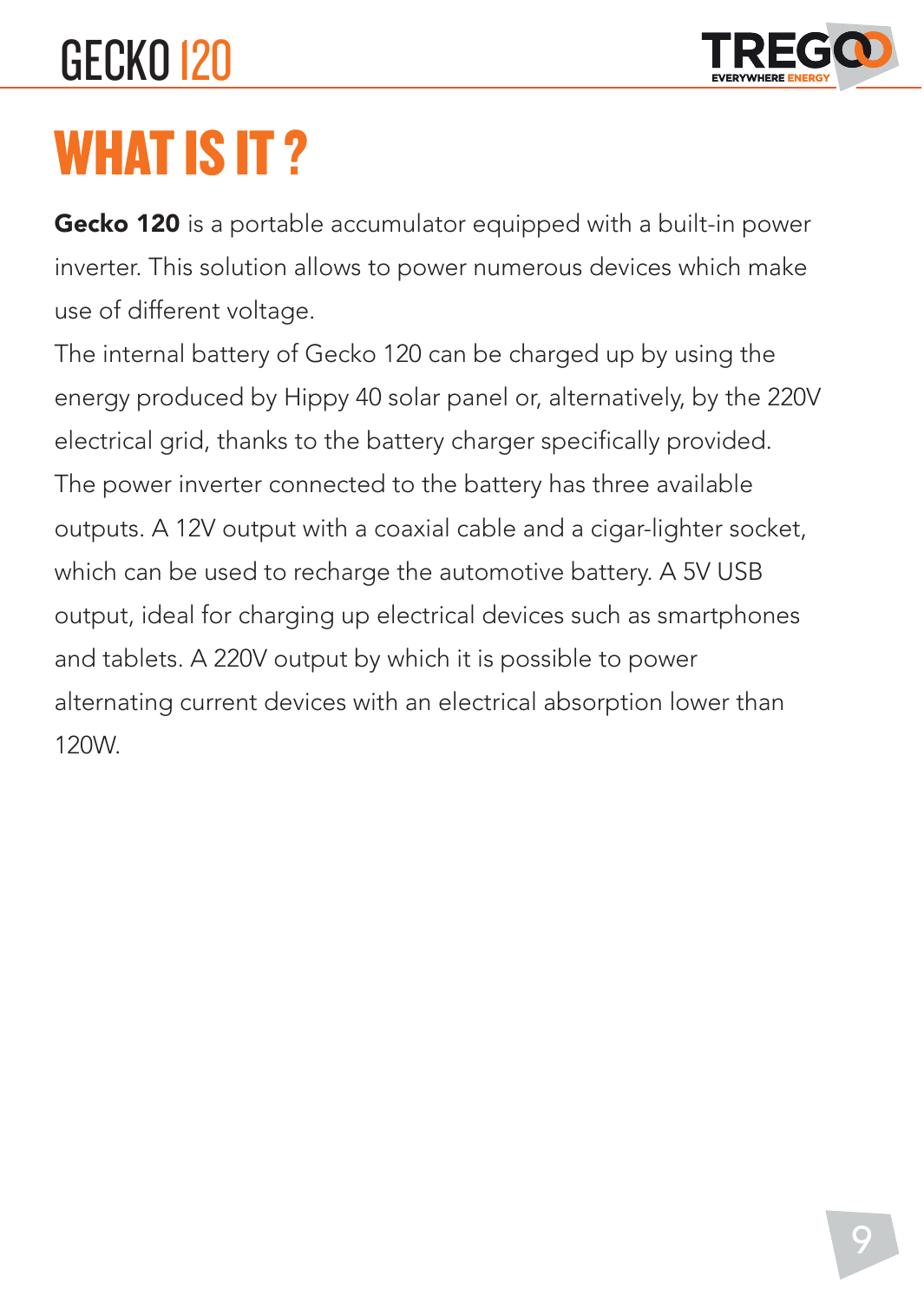

# HOW DOES IT WORK ?

1. Gecko 120 can be recharged through Hippy 40 solar panel or from the electrical grid.



2. Alimenta i tuoi dispositivi in mobilità.

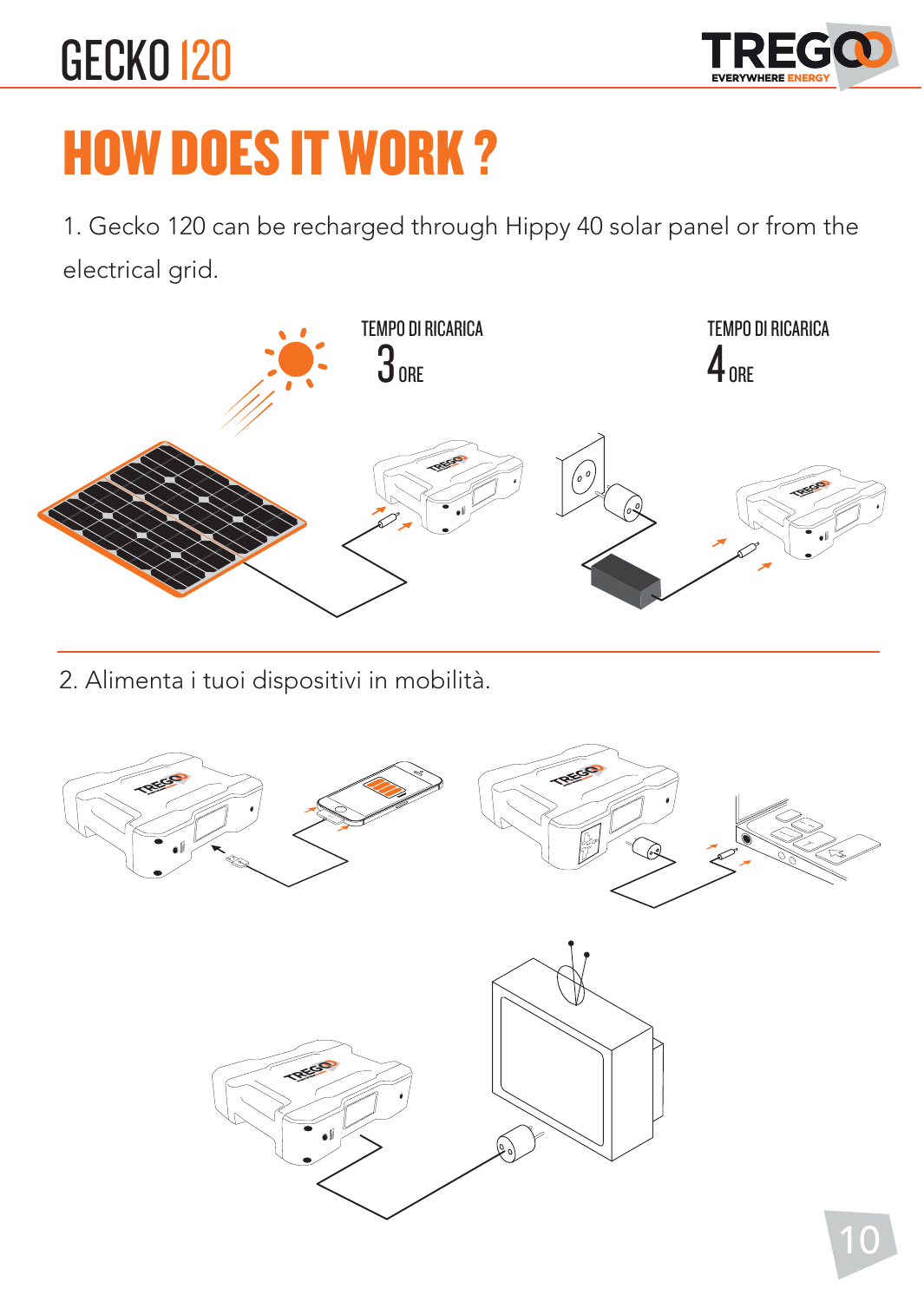

# TECHNICAL SPECIFICATIONS

| <b>DATA SHEET - GECKO 120</b> |                  |  |  |  |
|-------------------------------|------------------|--|--|--|
| Size (mm)                     | 210x150x53       |  |  |  |
| Weight (kg)                   | 1,50             |  |  |  |
| <b>Input</b>                  |                  |  |  |  |
| Input I                       | 220V/II0V - 45W  |  |  |  |
| Input 2                       | <b>I2V PV</b>    |  |  |  |
| Input 3                       | 12V              |  |  |  |
| <b>Output</b>                 |                  |  |  |  |
| Output I                      | 5V - 1000mA Max  |  |  |  |
| Output 2                      | 12V              |  |  |  |
| Output 3                      | 220V/II0V - I00W |  |  |  |
| <b>Internal components</b>    |                  |  |  |  |
| Battery                       | Li-Ion           |  |  |  |
| <b>Battery capacity</b>       | 350Wh - I2V/I0Ah |  |  |  |
| Lifetime (n°of cycles)        | 1500             |  |  |  |
| Recharge time with Hippy 40   | 3 hours          |  |  |  |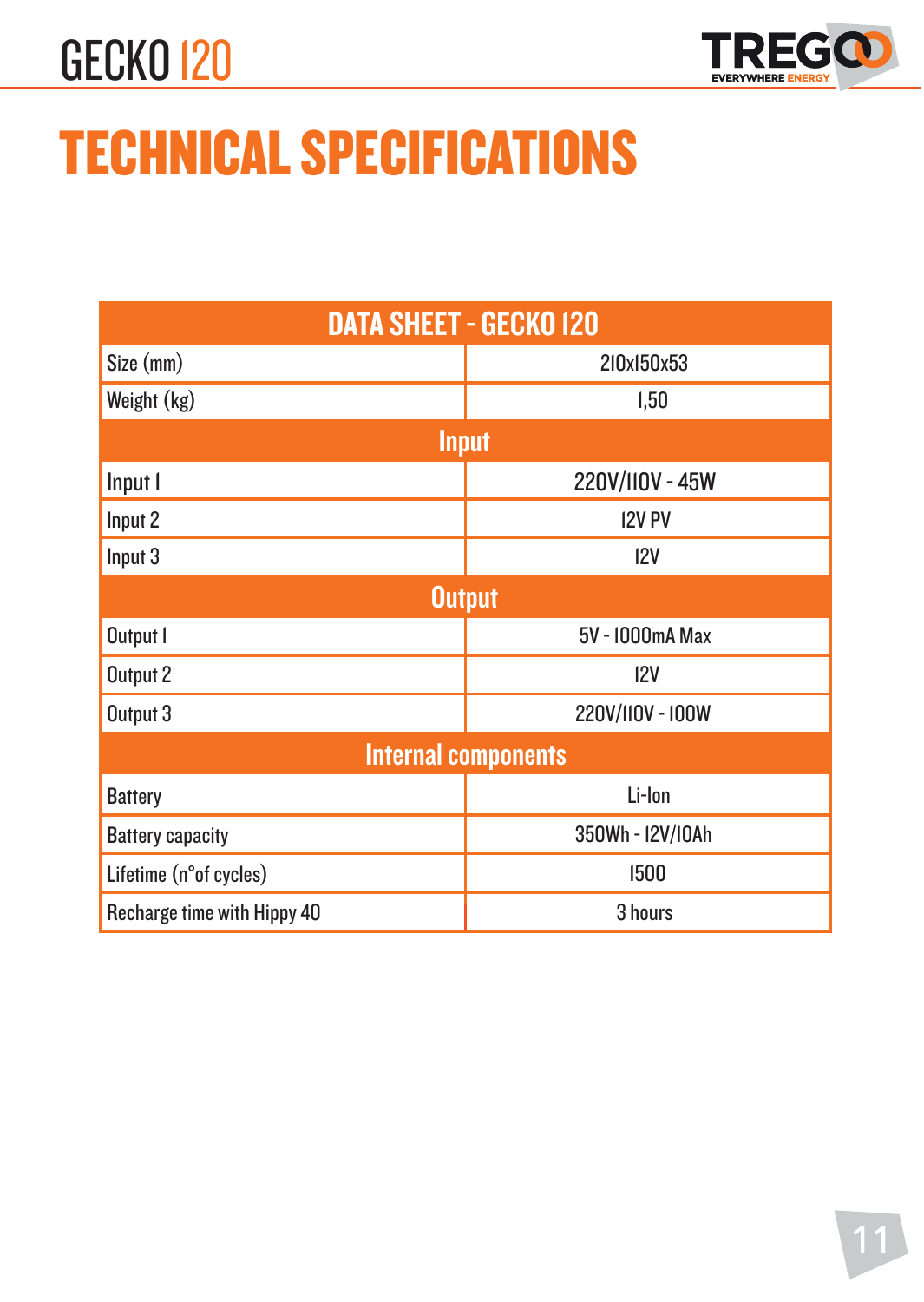

## QUESTIONS & ANSWERS

Q - Can Gecko 350 recharge more than one devices at the same time? A - Yes. Gecko 350 has three types of outputs that can be used simultaneously: 5V, 12V and 220V.

Q - How long does it take to recharge Gecko 350?

A - Gecko 350 can be recharged in 8 hours if connected to Hippy 40 solar panel. Alternatively, it can be directly connected to the electrical grid.

#### Q - What can I power with Gecko 350?

A - With Gecko 350 it is possible to power both smartphones and tablets, as well as devices such as notebooks, TVs and portable fridges

# WARRANTY & CONTACTS

Our staff is at your disposal to provide technical assistance and any other information about the use of Tregoo equipment.

To get assistance:

1. Send an e-mail to: support@tregoo.com

2. Specify in the e-mail object the ID number of your order in case you bought it from our e-shop, or the name of other retailer.

3. In the e-mail body specify the issue or question.

Requests are processed within 72 hours or 3 working days.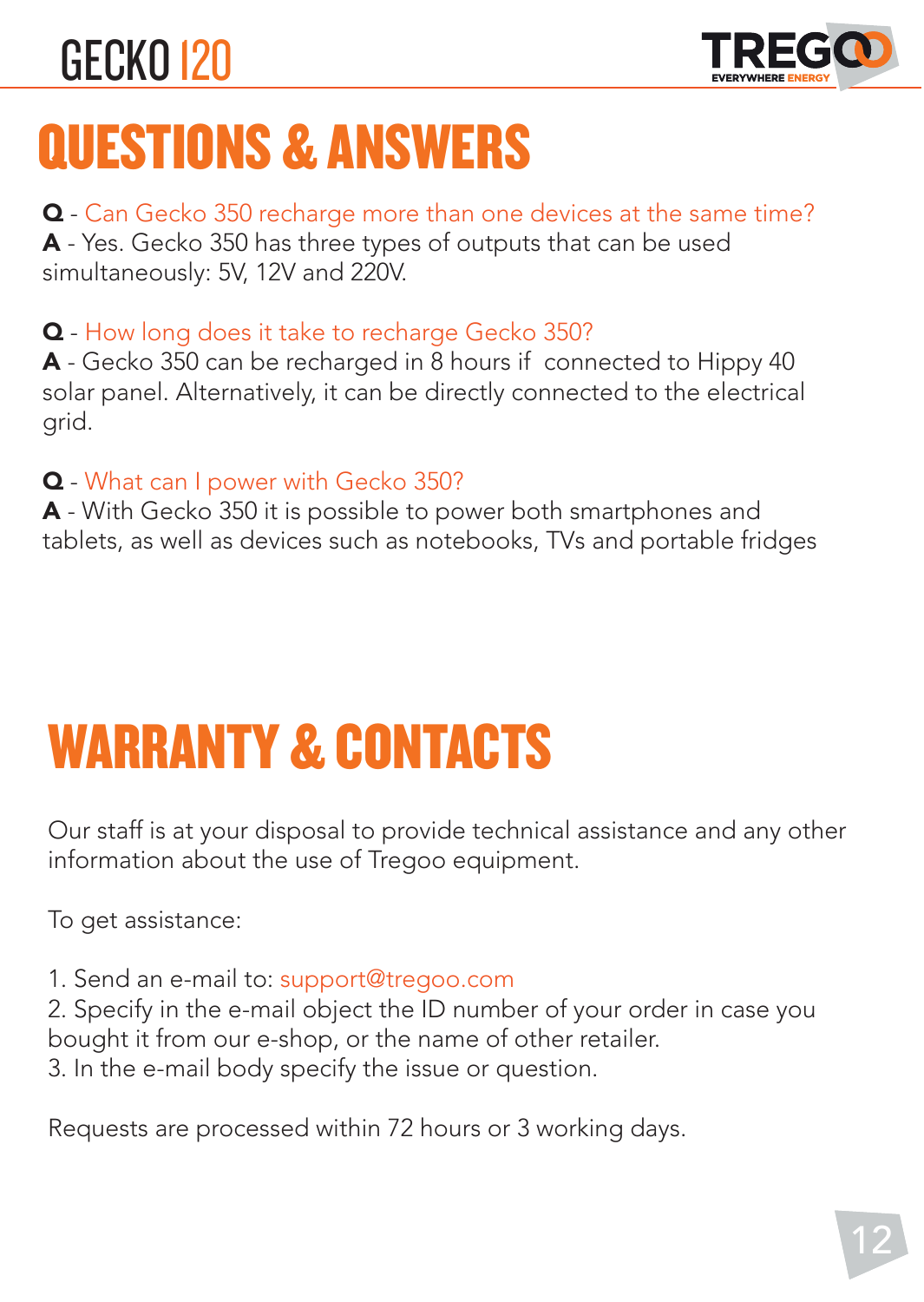

#### MAINTENANCE

Gecko 120 is equipped with a Lithium Ion battery supported by a battery protection circuit. The performance and battery life depend on how Gecko 120 is used. Read the following suggestions and the precautions on page (inserire numero pagina) for a satisfactory usage.

For the first start, it is recommended that Gecko 120 is completely charged up for 6 hours by using the wall charger provided in its packaging. If not used for long periods, it is recommended that Gecko 120 is completely charged for at least 6 hours, every 3-4 months.

#### DISPOSAL



This symbol shown on the Tregoo products explains that they cannot be disposed as domestic waste. It is necessary to ensure a proper disposal, by carrying them to specific disposal units specifically conceived for recycling.

By ensuring a safe disposal of Tregoo products, natural environment damages will be avoided. The recycling of materials contributes to protect natural resources. Should you need any further information, please contact the local authority in charge of waste collection, the service in charge of domestic waste disposal or the dealer you purchased the components from.

Tregoo products comply with the 2002/95/EC directive concerning the restrictions of use of certain hazardous substances in electrical and electronic equipment (RoHS) and, therefore, they do not contain any forbidden material.

|                     | Version | ate <sup>1</sup> |
|---------------------|---------|------------------|
| Lizard 350 - Manual |         | 2/05/2014        |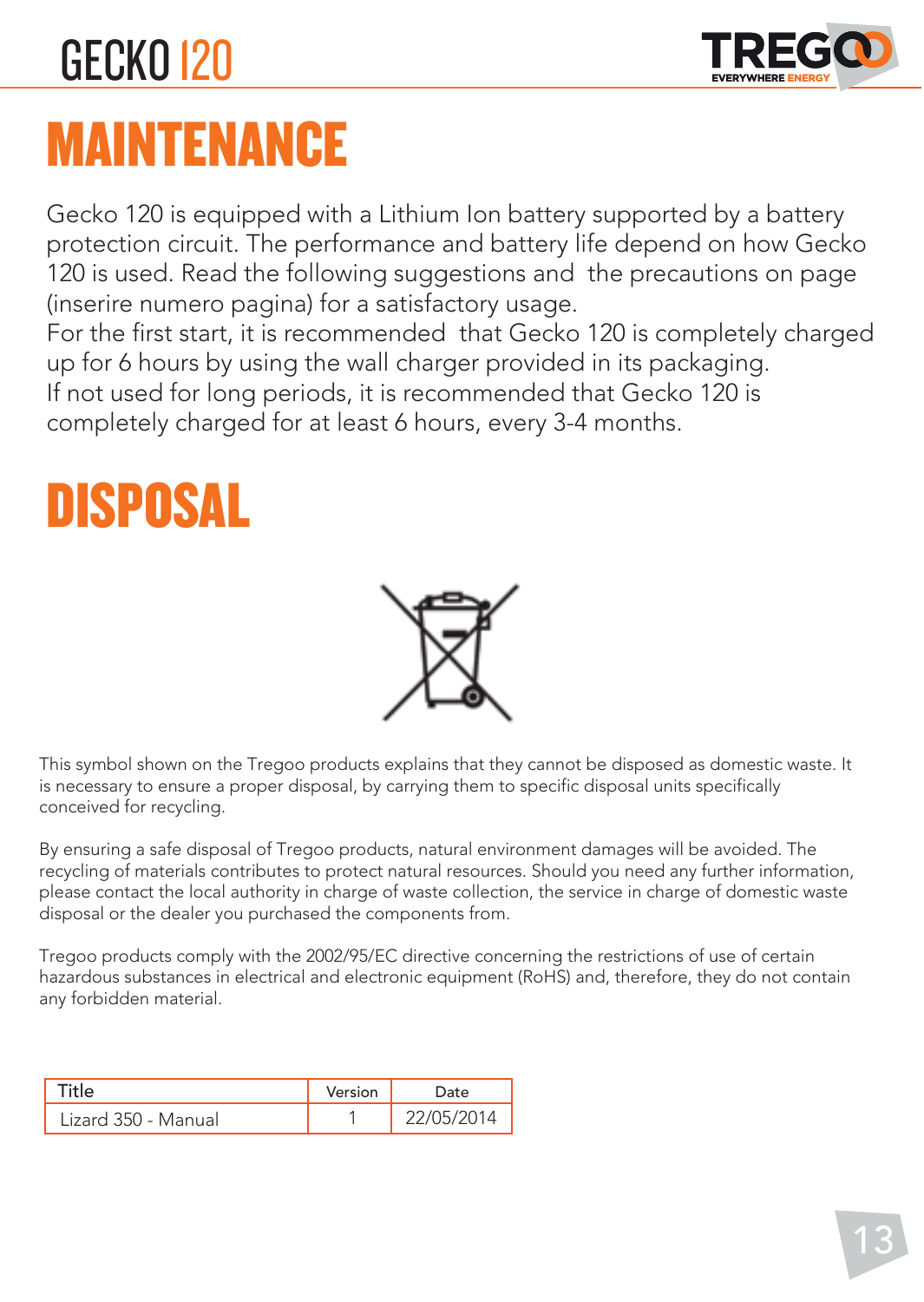

Tregoo is a brand of En-Eco SpA, Italian company specialized in innovative and high performance systems for the generation of energy from renewable sources.

Tregoo è un marchio di En-Eco SpA, azienda italiana specializzata in sistemi innovativi e ad alte prestazioni per la generazione di energia da fonti rinnovabili.

> En-Eco SpA - Via Odorico da Pordenone, 28 50127 - Firenze - Italia P.IVA: 05772490487